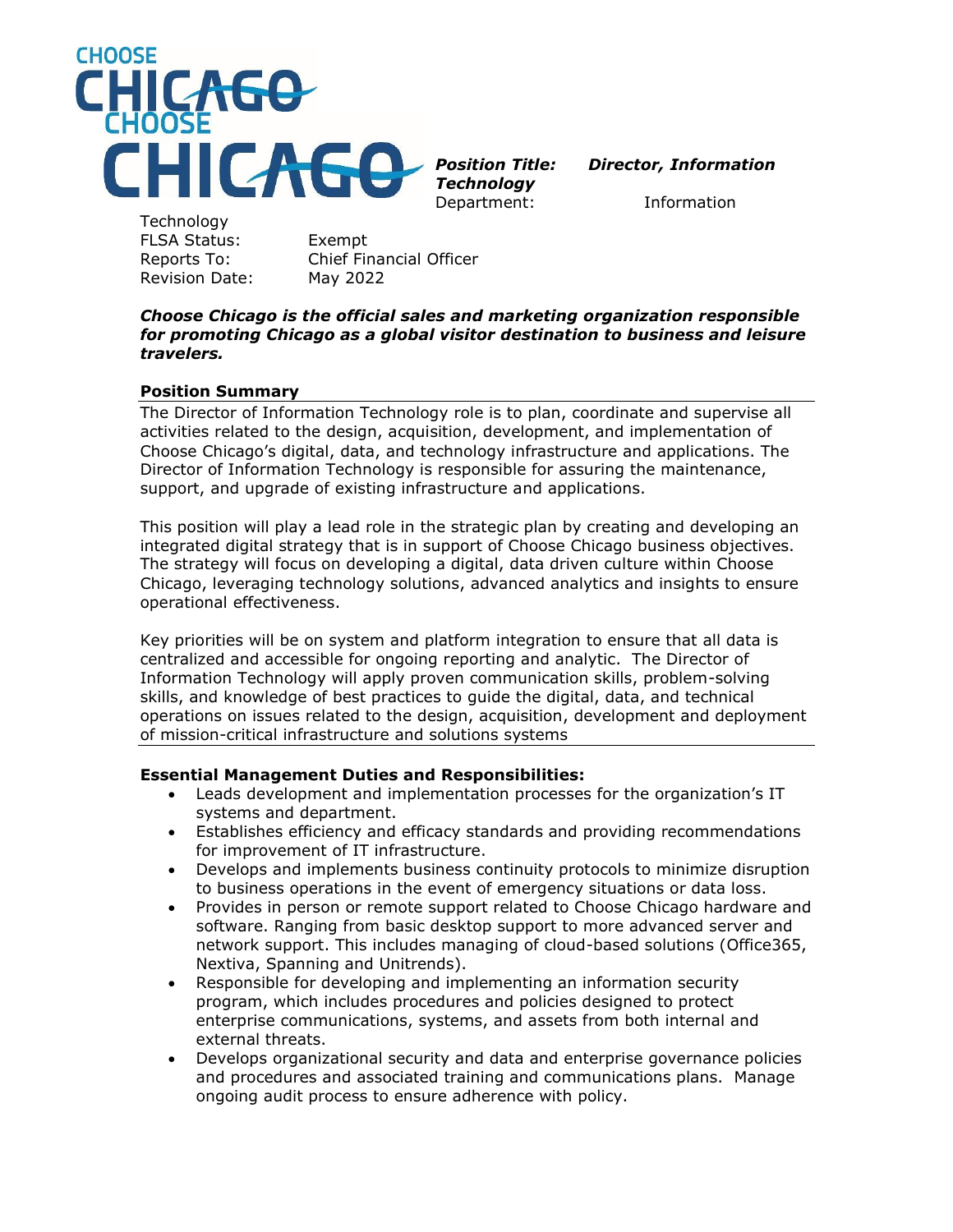- Plans, organize, lead, and manage the digital and IT operations of the organization through establishment and direction of the digital strategic and tactical goals, policies, and procedures in managing digital and technology infrastructure and enterprise systems, applications, and databases and supporting data warehousing and automation platforms.
- Reports relevant digital and technology metrics, budget variances, strategic plan goals, objectives, department performance, etc. in a timely manner.
- Ensures staff development, empowerment, training, etc. in a relevant and timely manner. Ensure contractors are performing scope of services and timely and accurate in reporting and billing, etc.
- Performs other duties as assigned.

## **Supervision of Others:**

- Technology Services (third party MSP)
- Business System Specialist

## **Accountabilities of Supervision:**

- 1. Answers employee questions, resolves work related problems and interprets Choose Chicago policies to staff to improve the quality and quantity of work performed within accountable area.
- 2. Promote a culture of high performance and continuous improvement that values learning and commitment to quality.
- 3. Participates in decisions related to the selection, promotion, transfer, pay and discipline of assigned personnel.
- 4. Establish objectives and monitors the work performance of assigned personnel on a continual basis, conducts effective performance appraisals and takes corrective action whenever necessary.
- 5. Creates a working climate in which assigned personnel are motivated to develop their skills and abilities and demonstrates by personal example the desired standards of conduct and work performance.
- 6. Administers company policies in a fair and equitable manner about discipline, tardiness, absenteeism or insubordination and fully documents all incidents and actions taken.

### **Minimum Requirements:**

- Bachelor's degree preferred or equivalent experience
- Minimum of seven (7) to ten (10) years experience in information technology, and leading IT/digital strategic initiatives.
- Proven experience as a Director of Information Technology or similar managerial role
- Solid understanding of data analysis, budgeting and business operations
- Superior analytical, data management, and problem-solving capabilities
- Excellent organizational and project management skills, ability to manage multiple simultaneous projects while meeting deadlines and staying within budget.
- A strong strategic and business mindset
- Excellent organization and leadership skills
- Outstanding communication and interpersonal abilities

### **Other desirable background and experience (s)**

• Familiarity with CRM tools and contact databases for audience segmentation and campaign tracking. Previous experience with Simpleview a plus.